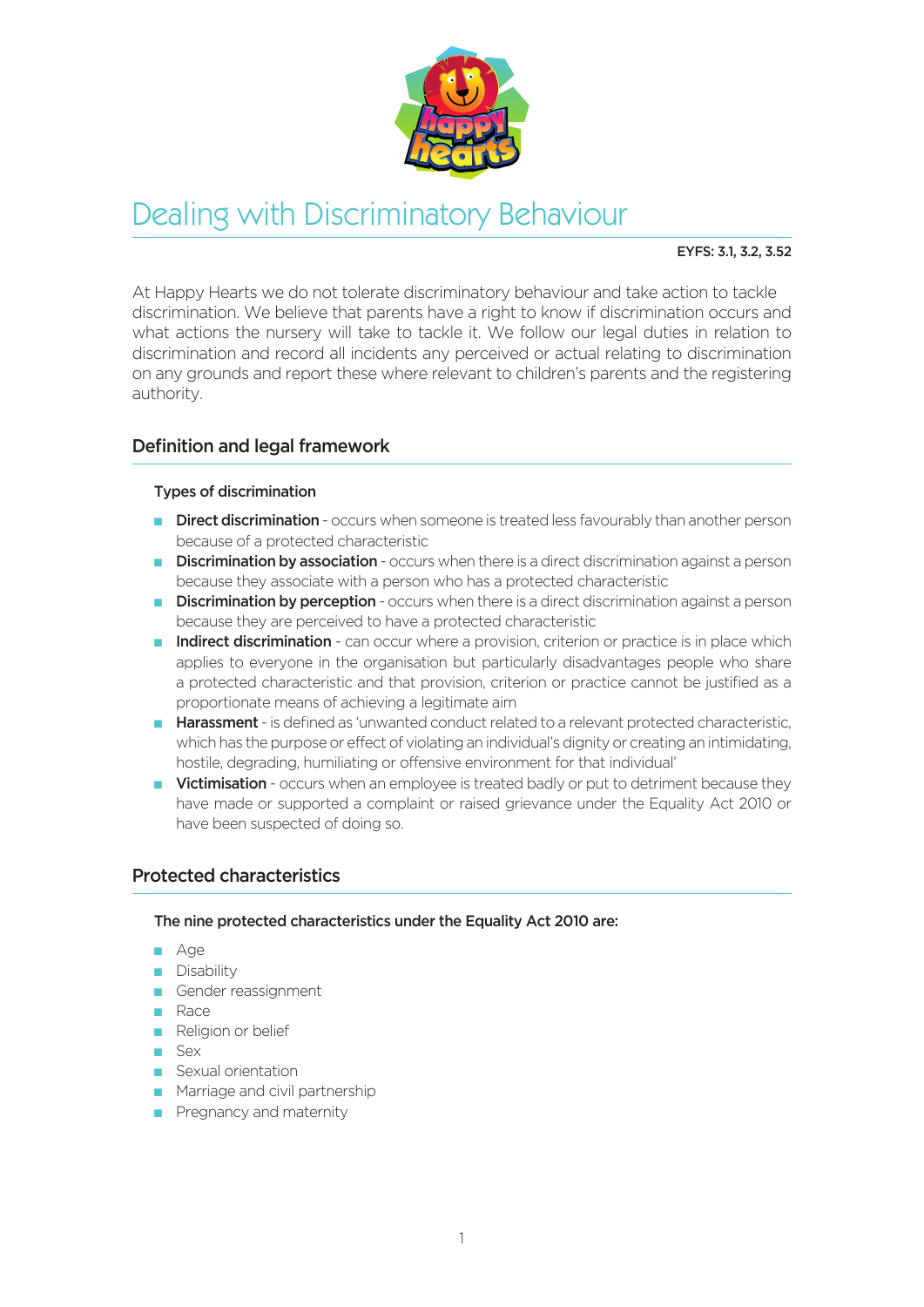Incidents may involve a small or large number of persons; they may vary in their degree of offence and may not even recognise the incident has discriminatory implications; or at the other extreme their behaviour may be quite deliberate and blatant.

#### Examples of discriminatory behaviour are:

- **n** Physical assault against a person or group of people
- **n** Derogatory name calling, insults and discriminatory jokes
- **n** Graffiti and other written insults (depending on the nature of what is written)
- n Provocative behaviour such as wearing badges and insignia and the distribution of discriminatory literature
- n Threats against a person or group of people pertaining to the nine protected characteristics listed above
- n Discriminatory comments including ridicule made in the course of discussions
- $\blacksquare$  Patronising words or actions

## Our procedures

#### We tackle discrimination by:

- **n** Expecting all staff in the nursery to be aware of and alert to any discriminatory behaviour or bullying taking place in person or via an online arena
- **n** Expecting all staff to intervene firmly and quickly to prevent any discriminatory behaviour or bullying, this may include behaviour from parents and other staff members
- n Expecting all staff to treat any allegation seriously and report it to the nursery manager. Investigating and recording each incident in detail as accurately as possible and making this record available for inspection by staff, inspectors and parents where appropriate, on request. The nursery manager is responsible for ensuring that incidents are handled appropriately and sensitively and entered in the record book. Any pattern of behaviour should be indicated. Perpetrator/victim's initials may be used in the record book as information on individuals is confidential to the nursery
- **n** Ensuring any online bullying or discriminatory behaviour is tackled immediately
- n Informing: the parents of the child(ren) who are perpetrators and/or victims should be informed of the incident and of the outcome, where an allegation is substantiated following an investigation
- **n** Excluding or dismissing any individuals who display continued discriminatory behaviour or bullying, but such steps will only be taken when other strategies have failed to modify behaviour. This includes any employees where any substantiated allegation after investigation will incur our disciplinary procedures (please see the policy on disciplinary procedures).

#### We record any incidents of discriminatory behaviour or bullying to ensure that:

- strategies are developed to prevent future incidents
- **n** Patterns of behaviour are identified
- n Persistent offenders are identified
- **FIGURER** Effectiveness of nursery policies are monitored
- A secure information base is provided to enable the nursery to respond to any discriminatory behaviour or bullying

If the behaviour shown by an individual is deemed to be radicalised, we will follow our procedure as detailed in our Safeguarding Policy in order to safeguard children and families concerned.